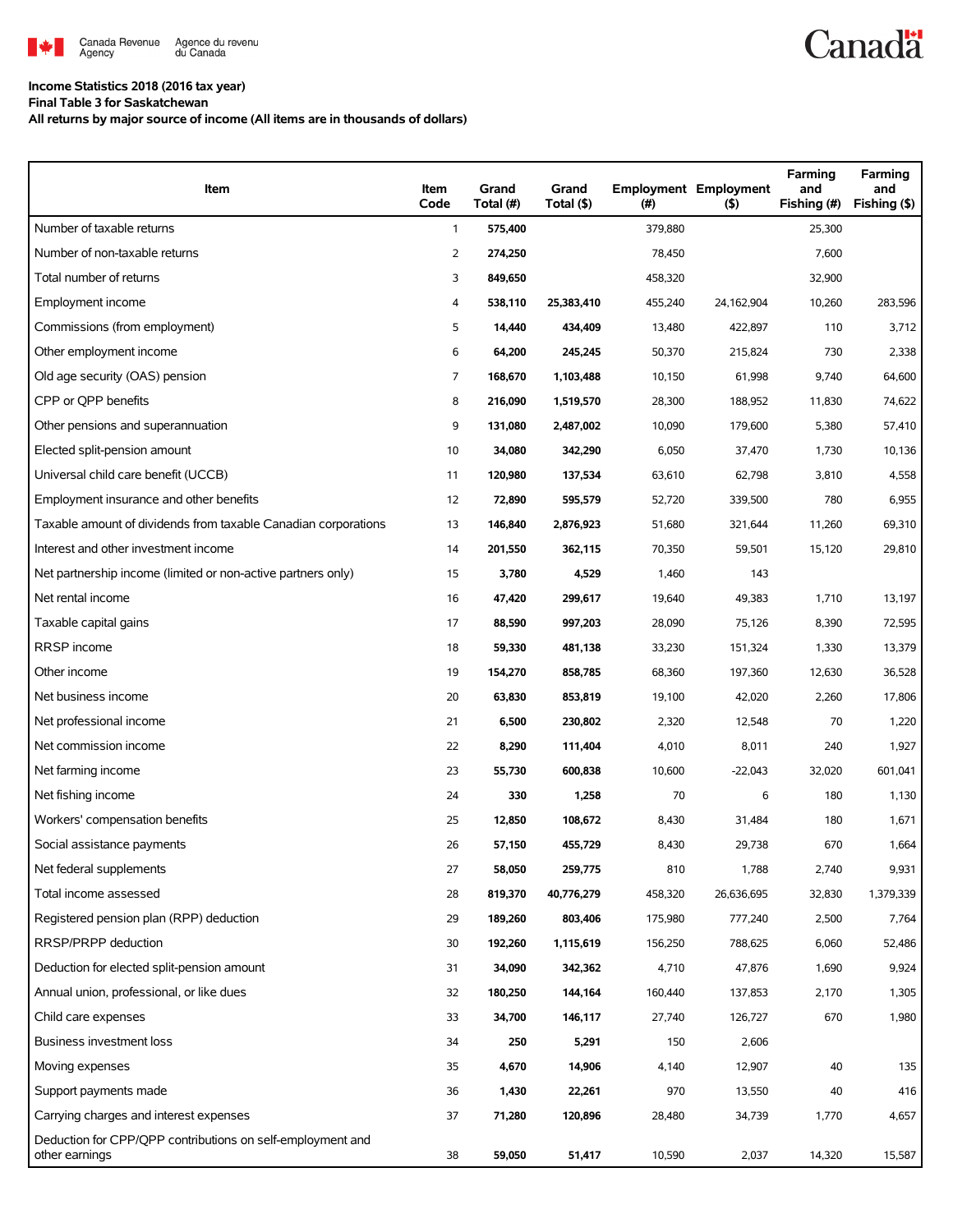

## **Income Statistics 2018 (2016 tax year)**

**Final Table 3 for Saskatchewan**

**All returns by major source of income (All items are in thousands of dollars)**

| Item                                                                                          | Item<br>Code | Grand<br>Total (#) | Grand<br>Total (\$) | (#)     | <b>Employment Employment</b><br>$($ \$) | Farming<br>and<br>Fishing (#) | Farming<br>and<br>Fishing (\$) |
|-----------------------------------------------------------------------------------------------|--------------|--------------------|---------------------|---------|-----------------------------------------|-------------------------------|--------------------------------|
| Deduction for provincial parental insurance plan (PPIP) premiums<br>on self-employment income | 39           |                    |                     |         |                                         |                               |                                |
| Exploration and development expenses                                                          | 40           | 2,820              | 10,789              | 890     | 4,457                                   | 210                           | 610                            |
| Other employment expenses                                                                     | 41           | 24,190             | 102,489             | 22,140  | 94,944                                  | 190                           | 630                            |
| Clergy residence deduction                                                                    | 42           | 1,420              | 18,202              | 1,320   | 17,467                                  |                               |                                |
| Other deductions                                                                              | 43           | 22,030             | 65,038              | 10,990  | 11,030                                  | 700                           | 1,402                          |
| Total deductions before adjustments                                                           | 44           | 467,020            | 2,964,152           | 320,060 | 2,072,533                               | 19,960                        | 97,113                         |
| Social benefits repayment                                                                     | 45           | 17,080             | 50,044              | 7,260   | 15,521                                  | 1,180                         | 4,264                          |
| Net income                                                                                    | 46           | 816,210            | 37,815,310          | 458,160 | 24,550,468                              | 31,690                        | 1,311,267                      |
| Canadian Forces personnel and police deduction                                                | 47           | 30                 | 379                 | 30      | 379                                     |                               |                                |
| Security options deductions                                                                   | 48           | 470                | 12,643              | 430     | 10,399                                  |                               |                                |
| Other payments deduction                                                                      | 49           | 114,250            | 823,776             | 17,390  | 63,009                                  | 2,940                         | 13,244                         |
| Non-capital losses of other years                                                             | 50           | 730                | 6,104               | 260     | 1,655                                   |                               |                                |
| Net capital losses of other years                                                             | 51           | 14,150             | 28,949              | 4,330   | 5,869                                   | 980                           | 1,749                          |
| Capital gains deduction                                                                       | 52           | 7,250              | 589,162             | 700     | 18,321                                  | 1,500                         | 55,999                         |
| Northern residents deductions                                                                 | 53           | 7,050              | 23,021              | 5,200   | 17,695                                  | 60                            | 170                            |
| Additional deductions                                                                         | 54           | 2,080              | 11,950              | 260     | 2,784                                   |                               |                                |
| Farming/fishing losses of prior years                                                         | 55           | 1,250              | 13,710              | 260     | 1,475                                   | 680                           | 9,612                          |
| Total deductions from net income                                                              | 56           | 143,950            | 1,509,915           | 28,380  | 121,609                                 | 5,900                         | 81,176                         |
| Taxable income assessed                                                                       | 57           | 797,970            | 36,312,439          | 458,110 | 24,428,898                              | 31,560                        | 1,231,572                      |
| Basic personal amount                                                                         | 58           | 849,640            | 9,720,182           | 458,320 | 5,244,185                               | 32,900                        | 377,466                        |
| Age amount                                                                                    | 59           | 164,280            | 1,031,132           | 9,540   | 44,272                                  | 9,130                         | 53,711                         |
| Spouse or common-law partner amount                                                           | 60           | 59,540             | 466,786             | 38,120  | 310,855                                 | 3,230                         | 20,476                         |
| Amount for an eligible dependant                                                              | 61           | 33,190             | 361,366             | 19,050  | 205,011                                 | 200                           | 2,031                          |
| Family caregiver amount for children under 18 years of age                                    | 62           | 3,840              | 10,818              | 2,520   | 6,564                                   | 100                           | 269                            |
| Amount for infirm dependants age 18 or older                                                  | 63           | 370                | 1,926               | 180     | 953                                     | 20                            | 97                             |
| CPP or QPP contributions through employment                                                   | 64           | 499,760            | 845,586             | 437,070 | 800,694                                 | 7,140                         | 9,406                          |
| CPP or OPP contributions on self-employment and other earnings                                | 65           | 59,050             | 51,417              | 10,590  | 2,037                                   | 14,320                        | 15,587                         |
| Employment insurance premiums                                                                 | 66           | 486,140            | 319,200             | 427,210 | 299,373                                 | 6,090                         | 3,307                          |
| PPIP premiums paid                                                                            | 67           |                    |                     |         |                                         |                               |                                |
| PPIP premiums payable on employment income                                                    | 68           |                    |                     |         |                                         |                               |                                |
| PPIP premiums payable on self-employment income                                               | 69           |                    |                     |         |                                         |                               |                                |
| Volunteer firefighters' amount/search and rescue volunteers'<br>amount                        | 70           | 2,560              | 7,671               | 1,890   | 5,673                                   | 220                           | 666                            |
| Canada employment amount                                                                      | 71           | 550,110            | 620,686             | 458,260 | 529,685                                 | 10,600                        | 11,526                         |
| Public transit amount                                                                         | 72           | 19,400             | 7,352               | 15,590  | 6,304                                   | 50                            | 11                             |
| Children's arts amount                                                                        | 73           | 19,640             | 6,163               | 15,960  | 4,957                                   | 460                           | 151                            |
| Home accessibility expenses                                                                   | 74           | 390                | 1,673               | 140     | 608                                     | 10                            | 61                             |
| Home buyers' amount                                                                           | 75           | 6,930              | 31,397              | 6,470   | 29,312                                  | 50                            | 248                            |
| Pension income amount                                                                         | 76           | 149,290            | 280,322             | 15,470  | 28,840                                  | 6,620                         | 11,946                         |

**Canadä**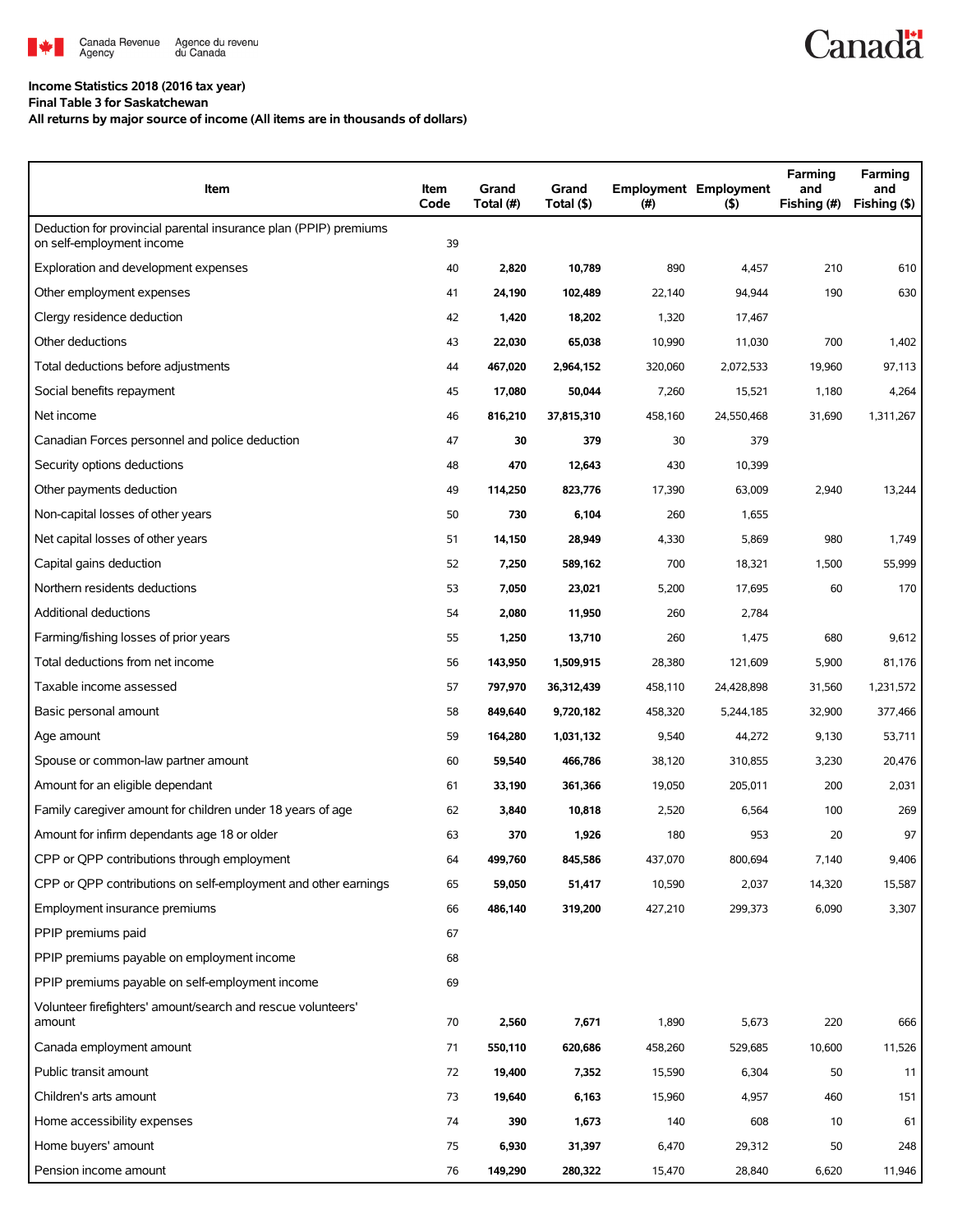

## **Income Statistics 2018 (2016 tax year)**

**Final Table 3 for Saskatchewan**

**All returns by major source of income (All items are in thousands of dollars)**

| Item                                                              | Item<br>Code | Grand<br>Total (#) | Grand<br>Total (\$) | (#)     | <b>Employment Employment</b><br>(5) | Farming<br>and<br>Fishing (#) | Farming<br>and<br>Fishing (\$) |
|-------------------------------------------------------------------|--------------|--------------------|---------------------|---------|-------------------------------------|-------------------------------|--------------------------------|
| Caregiver amount                                                  | 77           | 3,630              | 19,759              | 2,330   | 12,711                              | 140                           | 707                            |
| Disability amount                                                 | 78           | 25,310             | 202,375             | 4,330   | 34,719                              | 720                           | 5,749                          |
| Disability amount transferred from a dependant                    | 79           | 6,640              | 71,048              | 4,390   | 48,673                              | 230                           | 2,172                          |
| Interest paid on student loans                                    | 80           | 15,060             | 9,669               | 13,590  | 8,625                               | 60                            | 32                             |
| Tuition, education, and textbook amounts                          | 81           | 52,170             | 298,677             | 45,270  | 253,183                             | 610                           | 2,264                          |
| Tuition, education, and textbook amounts transferred from a child | 82           | 13,640             | 68,822              | 10,990  | 55,625                              | 460                           | 2,297                          |
| Amounts transferred from spouse or common-law partner             | 83           | 30,610             | 171,367             | 7,280   | 37,700                              | 2,200                         | 12,806                         |
| Medical expenses                                                  | 84           | 126,450            | 368,258             | 41,590  | 85,716                              | 9,560                         | 29,242                         |
| Total tax credits on personal amounts                             | 85           | 849,640            | 2,246,139           | 458,320 | 1,208,509                           | 32,900                        | 84,335                         |
| Allowable charitable donations and government gifts               | 86           | 177,660            | 325,159             | 98,830  | 143,485                             | 11,500                        | 25,908                         |
| Eligible cultural and ecological gifts                            | 87           | 170                | 715                 | 100     | 95                                  |                               |                                |
| Total tax credit on donations and gifts                           | 88           | 177,030            | 92,768              | 98,420  | 40,538                              | 11,490                        | 7,314                          |
| Total federal non-refundable tax credits                          | 89           | 849,640            | 2,338,907           | 458,320 | 1,249,047                           | 32,900                        | 91,649                         |
| Federal dividend tax credit                                       | 90           | 133,060            | 331,576             | 51,100  | 38,785                              | 9,820                         | 8,120                          |
| Minimum tax carryover                                             | 91           | 4,420              | 11,894              | 850     | 3,311                               | 630                           | 1,986                          |
| Basic federal tax                                                 | 92           | 559,580            | 4,123,185           | 378,590 | 3,086,881                           | 21,910                        | 121,077                        |
| Federal foreign tax credit                                        | 93           | 40,080             | 16,233              | 15,020  | 7,769                               | 2,200                         | 237                            |
| Federal political contribution tax credit                         | 94           | 6,780              | 1,250               | 2,240   | 425                                 | 530                           | 95                             |
| Investment tax credit                                             | 95           | 1,110              | 1,026               | 170     | 277                                 | 630                           | 120                            |
| Labour-sponsored funds tax credit (federally registered)          | 96           | 1,260              | 128                 | 1,030   | 96                                  | 40                            | 5                              |
| Labour-sponsored funds tax credit (provincially registered)       | 97           | 13,840             | 8,678               | 10,520  | 6,494                               |                               |                                |
| Alternative minimum tax payable                                   | 98           | 2,850              | 17,208              | 20      | 14                                  |                               |                                |
| Net federal tax                                                   | 99           | 557,940            | 4,096,921           | 378,080 | 3,072,332                           | 21,770                        | 120,219                        |
| CPP contributions on self-employment                              | 100          | 59,050             | 102,833             | 10,590  | 4,074                               | 14,320                        | 31,175                         |
| Social Benefits repayment                                         | 101          | 17,080             | 50,044              | 7,260   | 15,521                              | 1,180                         | 4,264                          |
| Working income tax benefit (WITB)                                 | 102          | 38,610             | 29,982              | 25,020  | 18,906                              | 3,340                         | 2,877                          |
| Children's fitness tax credit                                     | 103          | 52,810             | 4,558               | 41,980  | 3,583                               | 1,590                         | 146                            |
| Eligible educator school supply tax credit                        | 104          | 1,770              | 114                 | 1,680   | 109                                 | 10                            | $\mathbf{1}$                   |
| Net provincial or territorial tax                                 | 105          | 494,620            | 2,291,200           | 339,570 | 1,691,545                           | 17,620                        | 67,715                         |
| Total tax payable                                                 | 106          | 575,400            | 6,541,096           | 379,880 | 4,783,477                           | 25,300                        | 223,373                        |

## **Canadä**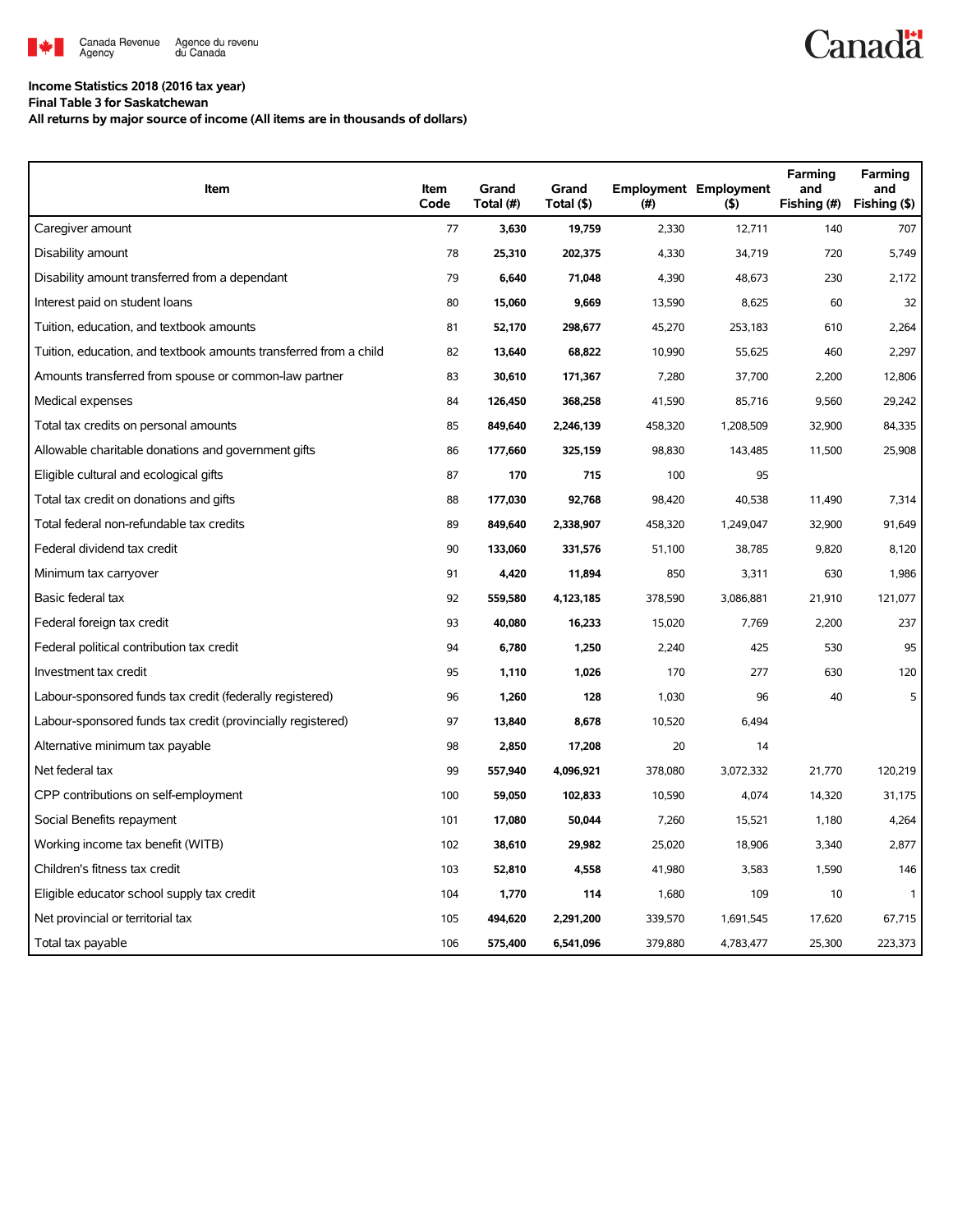| Item                                                                                             | Item<br>Code   | Professional<br>Income $(\#)$ | $Income($ \$) | <b>Sales</b><br>Professional (self-employment)<br>(# ) | <b>Sales</b><br>(self-employment)<br>(5) | Proprietorship/<br>Partnerships<br>(#) | Proprietorship/<br>Partnerships<br>(5) |
|--------------------------------------------------------------------------------------------------|----------------|-------------------------------|---------------|--------------------------------------------------------|------------------------------------------|----------------------------------------|----------------------------------------|
| Number of taxable returns                                                                        | $\mathbf{1}$   | 2,450                         |               | 1,820                                                  |                                          | 26,660                                 |                                        |
| Number of non-taxable returns                                                                    | $\overline{2}$ | 230                           |               | 290                                                    |                                          | 4,670                                  |                                        |
| Total number of returns                                                                          | 3              | 2,680                         |               | 2,110                                                  |                                          | 31,330                                 |                                        |
| Employment income                                                                                | 4              | 650                           | 12,091        | 490                                                    | 6,467                                    | 7,800                                  | 116,964                                |
| Commissions (from employment)                                                                    | 5              |                               |               | 30                                                     | 927                                      | 160                                    | 2,448                                  |
| Other employment income                                                                          | 6              | 110                           | 309           | 80                                                     | 140                                      | 880                                    | 2,085                                  |
| Old age security (OAS) pension                                                                   | 7              | 280                           | 1,800         | 230                                                    | 1,458                                    | 2,700                                  | 17,143                                 |
| CPP or QPP benefits                                                                              | 8              | 420                           | 3,566         | 370                                                    | 2,784                                    | 4,730                                  | 28,347                                 |
| Other pensions and superannuation                                                                | 9              | 210                           | 4,752         | 130                                                    | 1,669                                    | 1,510                                  | 21,807                                 |
| Elected split-pension amount                                                                     | 10             | 70                            | 460           | 50                                                     | 347                                      | 840                                    | 6,282                                  |
| Universal child care benefit (UCCB)                                                              | 11             | 500                           | 556           | 500                                                    | 614                                      | 7,210                                  | 8,102                                  |
| Employment insurance and other benefits                                                          | 12             | 50                            | 319           | 40                                                     | 291                                      | 760                                    | 5,114                                  |
| Taxable amount of dividends from taxable<br>Canadian corporations                                | 13             | 600                           | 8,655         | 470                                                    | 4,370                                    | 3,550                                  | 23,877                                 |
| Interest and other investment income                                                             | 14             | 900                           | 1,998         | 490                                                    | 431                                      | 6,390                                  | 6,131                                  |
| Net partnership income (limited or<br>non-active partners only)                                  | 15             |                               |               |                                                        |                                          | 130                                    | $-118$                                 |
| Net rental income                                                                                | 16             | 250                           | 817           | 250                                                    | 824                                      | 2,380                                  | 8,897                                  |
| Taxable capital gains                                                                            | 17             | 340                           | 2,259         | 300                                                    | 1,629                                    | 2,510                                  | 14,689                                 |
| RRSP income                                                                                      | 18             | 150                           | 1,175         | 210                                                    | 1,635                                    | 2,170                                  | 13,901                                 |
| Other income                                                                                     | 19             | 630                           | 3,037         | 520                                                    | 1,170                                    | 5,380                                  | 11,040                                 |
| Net business income                                                                              | 20             | 110                           | 589           | 140                                                    | 183                                      | 30,720                                 | 752,865                                |
| Net professional income                                                                          | 21             | 2,650                         | 203,139       | 20                                                     | $-35$                                    | 90                                     | 1,184                                  |
| Net commission income                                                                            | 22             | 30                            | 72            | 2,050                                                  | 94,538                                   | 350                                    | 1,510                                  |
| Net farming income                                                                               | 23             | 70                            | 41            | 50                                                     | $-122$                                   | 1,580                                  | $-1,685$                               |
| Net fishing income                                                                               | 24             |                               |               |                                                        |                                          | 10                                     | $-3$                                   |
| Workers' compensation benefits                                                                   | 25             |                               |               |                                                        |                                          | 260                                    | 1,826                                  |
| Social assistance payments                                                                       | 26             | 40                            | 163           | 20                                                     | 101                                      | 630                                    | 2,814                                  |
| Net federal supplements                                                                          | 27             | 30                            | 96            | 30                                                     | 93                                       | 650                                    | 2,200                                  |
| Total income assessed                                                                            | 28             | 2,670                         | 246,221       | 2,110                                                  | 119,688                                  | 31,250                                 | 1,048,145                              |
| Registered pension plan (RPP) deduction                                                          | 29             | 90                            | 248           | 70                                                     | 131                                      | 1,210                                  | 2,503                                  |
| RRSP/PRPP deduction                                                                              | 30             | 1,090                         | 15,587        | 670                                                    | 7,239                                    | 6,570                                  | 40,130                                 |
| Deduction for elected split-pension amount                                                       | 31             | 110                           | 1,524         | 50                                                     | 350                                      | 600                                    | 5,335                                  |
| Annual union, professional, or like dues                                                         | 32             | 250                           | 183           | 120                                                    | 45                                       | 1,710                                  | 655                                    |
| Child care expenses                                                                              | 33             | 200                           | 756           | 170                                                    | 547                                      | 1,950                                  | 5,573                                  |
| <b>Business investment loss</b>                                                                  | 34             |                               |               |                                                        |                                          | 20                                     | 415                                    |
| Moving expenses                                                                                  | 35             | 40                            | 215           | 10                                                     | 35                                       | 110                                    | 479                                    |
| Support payments made                                                                            | 36             | 10                            | 460           |                                                        |                                          | 50                                     | 1,213                                  |
| Carrying charges and interest expenses                                                           | 37             | 290                           | 961           | 170                                                    | 983                                      | 1,150                                  | 2,354                                  |
| Deduction for CPP/QPP contributions on<br>self-employment and other earnings                     | 38             | 2,180                         | 3,340         | 1,630                                                  | 2,344                                    | 24,230                                 | 25,553                                 |
| Deduction for provincial parental insurance<br>plan (PPIP) premiums on self-employment<br>income | 39             |                               |               |                                                        |                                          |                                        |                                        |
| Exploration and development expenses                                                             | 40             |                               |               |                                                        |                                          | 80                                     | 337                                    |
| Other employment expenses                                                                        | 41             | 40                            | 165           | 80                                                     | 876                                      | 330                                    | 1,532                                  |
| Clergy residence deduction                                                                       | 42             |                               |               |                                                        |                                          | 20                                     | 123                                    |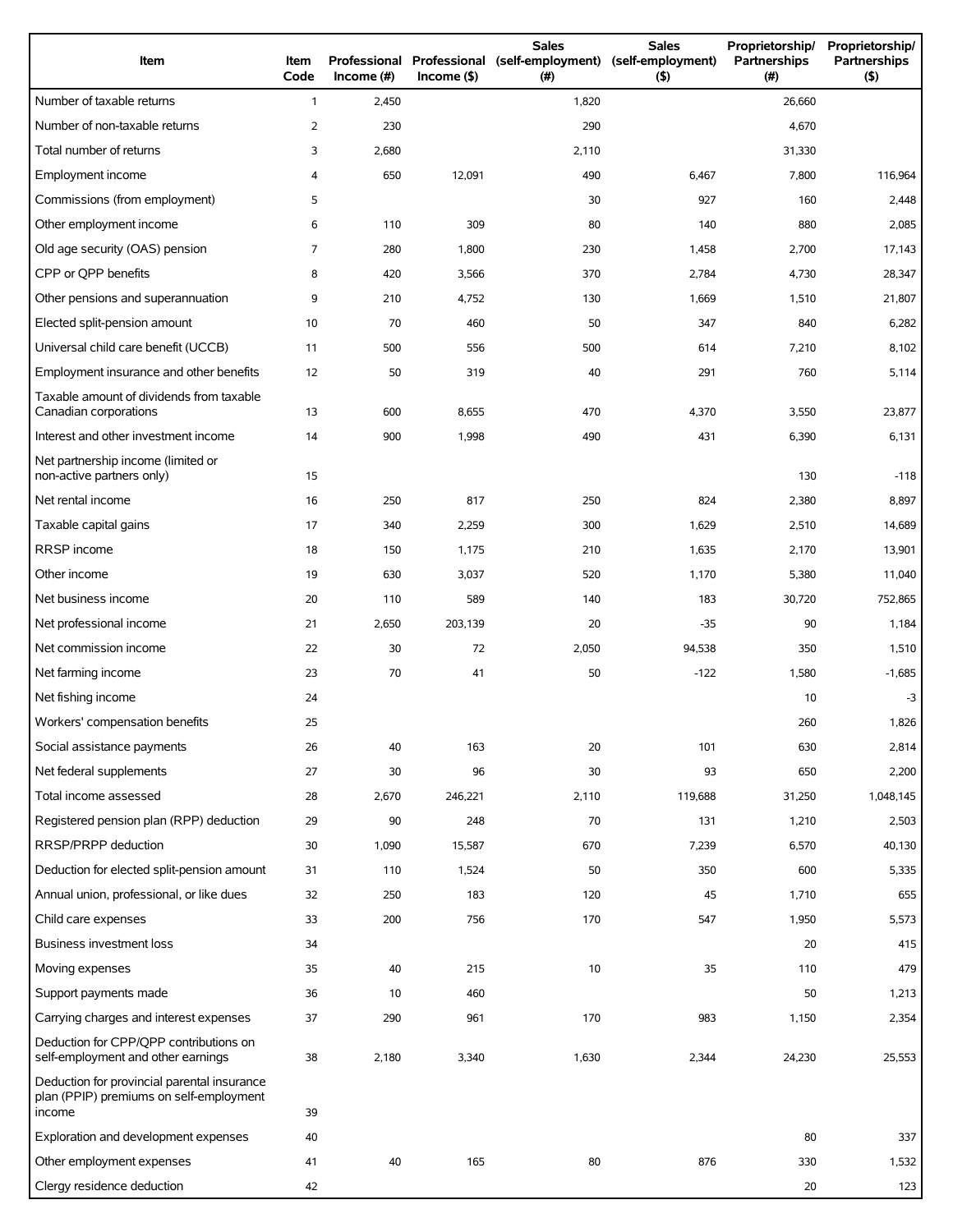| Item                                                                   | <b>Item</b><br>Code | Income (#) | $Income$ (\$) | <b>Sales</b><br>Professional Professional (self-employment) (self-employment)<br>(# ) | <b>Sales</b><br>(5) | Proprietorship/<br>Partnerships<br>(# ) | Proprietorship/<br>Partnerships<br>(5) |
|------------------------------------------------------------------------|---------------------|------------|---------------|---------------------------------------------------------------------------------------|---------------------|-----------------------------------------|----------------------------------------|
| Other deductions                                                       | 43                  | 40         | 59            | 40                                                                                    | 20                  |                                         |                                        |
| Total deductions before adjustments                                    | 44                  | 2,420      | 23,610        | 1,820                                                                                 | 13,329              | 26,290                                  | 86,736                                 |
| Social benefits repayment                                              | 45                  | 120        | 569           | 60                                                                                    | 200                 | 220                                     | 661                                    |
| Net income                                                             | 46                  | 2,620      | 222,484       | 2,050                                                                                 | 106,448             | 30,290                                  | 972,506                                |
| Canadian Forces personnel and police<br>deduction                      | 47                  |            |               |                                                                                       |                     |                                         |                                        |
| Security options deductions                                            | 48                  |            |               |                                                                                       |                     |                                         |                                        |
| Other payments deduction                                               | 49                  | 70         | 274           | 60                                                                                    | 249                 | 1,450                                   | 6,840                                  |
| Non-capital losses of other years                                      | 50                  | 10         | 60            | 10                                                                                    | 36                  | 220                                     | 2,567                                  |
| Net capital losses of other years                                      | 51                  | 80         | 146           | 90                                                                                    | 214                 | 350                                     | 734                                    |
| Capital gains deduction                                                | 52                  |            |               |                                                                                       |                     | 100                                     | 3,505                                  |
| Northern residents deductions                                          | 53                  | 10         | 32            |                                                                                       |                     | 140                                     | 434                                    |
| Additional deductions                                                  | 54                  |            |               |                                                                                       |                     | 30                                      | 99                                     |
| Farming/fishing losses of prior years                                  | 55                  |            |               |                                                                                       |                     | 40                                      | 538                                    |
| Total deductions from net income                                       | 56                  | 180        | 907           | 170                                                                                   | 986                 | 2,260                                   | 14,718                                 |
| Taxable income assessed                                                | 57                  | 2,620      | 221,584       | 2,050                                                                                 | 105,463             | 30,260                                  | 958,263                                |
| Basic personal amount                                                  | 58                  | 2,680      | 30,576        | 2,110                                                                                 | 24,188              | 31,330                                  | 358,491                                |
| Age amount                                                             | 59                  | 200        | 972           | 200                                                                                   | 1,042               | 2,750                                   | 16,988                                 |
| Spouse or common-law partner amount                                    | 60                  | 200        | 1,569         | 130                                                                                   | 1,061               | 3,110                                   | 23,800                                 |
| Amount for an eligible dependant                                       | 61                  | 90         | 994           | 90                                                                                    | 1,004               | 1,130                                   | 12,167                                 |
| Family caregiver amount for children<br>under 18 years of age          | 62                  | 10         | 25            | 10                                                                                    | 40                  | 170                                     | 449                                    |
| Amount for infirm dependants age 18 or<br>older                        | 63                  |            |               |                                                                                       |                     | 20                                      | 76                                     |
| CPP or QPP contributions through<br>employment                         | 64                  | 550        | 406           | 410                                                                                   | 253                 | 6,610                                   | 4,549                                  |
| CPP or OPP contributions on<br>self-employment and other earnings      | 65                  | 2,180      | 3,340         | 1,630                                                                                 | 2,344               | 24,230                                  | 25,553                                 |
| Employment insurance premiums                                          | 66                  | 410        | 144           | 280                                                                                   | 84                  | 5,540                                   | 1,851                                  |
| PPIP premiums paid                                                     | 67                  |            |               |                                                                                       |                     |                                         |                                        |
| PPIP premiums payable on employment<br>income                          | 68                  |            |               |                                                                                       |                     |                                         |                                        |
| PPIP premiums payable on<br>self-employment income                     | 69                  |            |               |                                                                                       |                     |                                         |                                        |
| Volunteer firefighters' amount/search and<br>rescue volunteers' amount | 70                  |            |               |                                                                                       |                     | 140                                     | 432                                    |
| Canada employment amount                                               | 71                  | 720        | 724           | 550                                                                                   | 534                 | 8,330                                   | 8,576                                  |
| Public transit amount                                                  | 72                  | 40         | 12            | 20                                                                                    | 8                   | 250                                     | 91                                     |
| Children's arts amount                                                 | 73                  | 150        | 52            | 110                                                                                   | 35                  | 870                                     | 269                                    |
| Home accessibility expenses                                            | 74                  |            |               |                                                                                       |                     |                                         |                                        |
| Home buyers' amount                                                    | 75                  | 30         | 113           |                                                                                       |                     | 150                                     | 686                                    |
| Pension income amount                                                  | 76                  | 270        | 505           | 180                                                                                   | 338                 | 2,190                                   | 3,976                                  |
| Caregiver amount                                                       | 77                  | 20         | 102           | 20                                                                                    | 83                  | 140                                     | 748                                    |
| Disability amount                                                      | 78                  | 30         | 248           | 20                                                                                    | 160                 | 360                                     | 2,880                                  |
| Disability amount transferred from a<br>dependant                      | 79                  | 30         | 296           | 30                                                                                    | 250                 | 270                                     | 2,971                                  |
| Interest paid on student loans                                         | 80                  | 130        | 173           |                                                                                       |                     | 360                                     | 256                                    |
| Tuition, education, and textbook amounts                               | 81                  | 220        | 4,291         | 120                                                                                   | 448                 | 1,120                                   | 5,894                                  |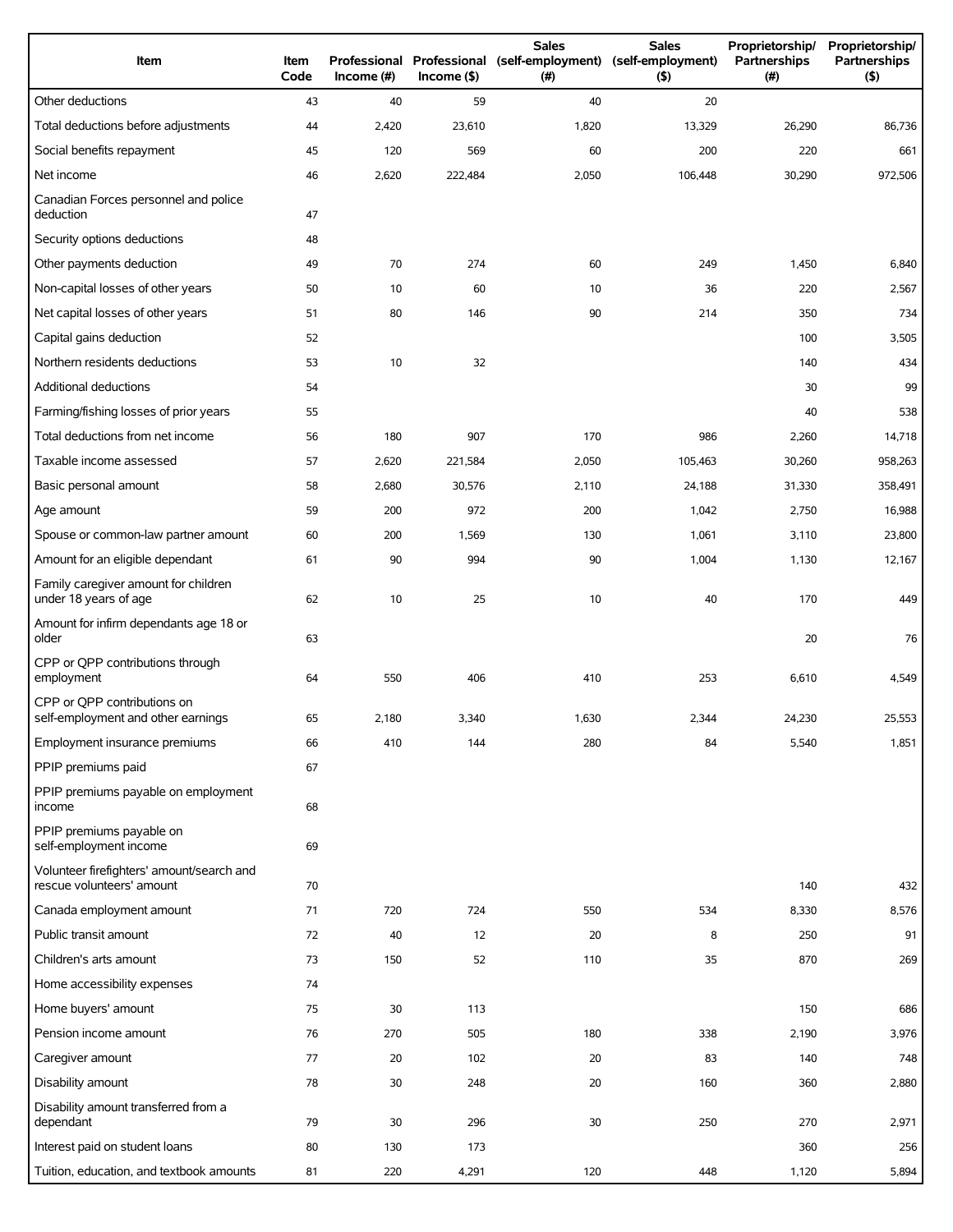| Item                                                                 | <b>Item</b><br>Code | Income (#) | $Income($ \$) | <b>Sales</b><br>Professional Professional (self-employment) (self-employment)<br>(#) | <b>Sales</b><br>$($ \$) | Proprietorship/<br>Partnerships<br>(#) | Proprietorship/<br><b>Partnerships</b><br>(5) |
|----------------------------------------------------------------------|---------------------|------------|---------------|--------------------------------------------------------------------------------------|-------------------------|----------------------------------------|-----------------------------------------------|
| Tuition, education, and textbook amounts<br>transferred from a child | 82                  | 110        | 637           | 60                                                                                   | 340                     | 470                                    | 2,409                                         |
| Amounts transferred from spouse or<br>common-law partner             | 83                  | 60         | 335           | 40                                                                                   | 175                     | 850                                    | 4,555                                         |
| Medical expenses                                                     | 84                  | 440        | 1,066         | 370                                                                                  | 821                     | 6,620                                  | 13,616                                        |
| Total tax credits on personal amounts                                | 85                  | 2,680      | 6,994         | 2,110                                                                                | 4,993                   | 31,330                                 | 73,708                                        |
| Allowable charitable donations and<br>government gifts               | 86                  | 980        | 3,909         | 630                                                                                  | 1,431                   | 5,650                                  | 10,809                                        |
| Eligible cultural and ecological gifts                               | 87                  |            |               |                                                                                      |                         |                                        |                                               |
| Total tax credit on donations and gifts                              | 88                  | 980        | 1,159         | 630                                                                                  | 411                     | 5,630                                  | 3,122                                         |
| Total federal non-refundable tax credits                             | 89                  | 2,680      | 8,153         | 2,110                                                                                | 5,403                   | 31,330                                 | 76,830                                        |
| Federal dividend tax credit                                          | 90                  | 570        | 1,032         | 450                                                                                  | 514                     | 3,020                                  | 2,648                                         |
| Minimum tax carryover                                                | 91                  |            |               | 10                                                                                   | 34                      | 110                                    | 266                                           |
| Basic federal tax                                                    | 92                  | 1,980      | 40,609        | 1,450                                                                                | 14,730                  | 19,290                                 | 93,736                                        |
| Federal foreign tax credit                                           | 93                  | 270        | 78            | 90                                                                                   | 11                      | 880                                    | 1,072                                         |
| Federal political contribution tax credit                            | 94                  | 80         | 21            | 30                                                                                   | 5                       | 170                                    | 28                                            |
| Investment tax credit                                                | 95                  |            |               |                                                                                      |                         | 60                                     | 87                                            |
| Labour-sponsored funds tax credit<br>(federally registered)          | 96                  |            |               |                                                                                      |                         | 30                                     | 4                                             |
| Labour-sponsored funds tax credit<br>(provincially registered)       | 97                  |            |               |                                                                                      |                         | 570                                    | 372                                           |
| Alternative minimum tax payable                                      | 98                  |            |               |                                                                                      |                         |                                        |                                               |
| Net federal tax                                                      | 99                  | 1,980      | 40,454        | 1,450                                                                                | 14,586                  | 19,230                                 | 92,498                                        |
| CPP contributions on self-employment                                 | 100                 | 2,180      | 6,679         | 1,630                                                                                | 4,689                   | 24,230                                 | 51,106                                        |
| Social Benefits repayment                                            | 101                 | 120        | 569           | 60                                                                                   | 200                     | 220                                    | 661                                           |
| Working income tax benefit (WITB)                                    | 102                 | 220        | 208           | 190                                                                                  | 174                     | 4,410                                  | 4,138                                         |
| Children's fitness tax credit                                        | 103                 | 290        | 29            | 250                                                                                  | 24                      | 2,620                                  | 234                                           |
| Eligible educator school supply tax credit                           | 104                 |            |               |                                                                                      |                         |                                        |                                               |
| Net provincial or territorial tax                                    | 105                 | 1,670      | 20,699        | 1,210                                                                                | 7,930                   | 13,850                                 | 48,418                                        |
| Total tax payable                                                    | 106                 | 2,450      | 68,411        | 1,820                                                                                | 27,410                  | 26,660                                 | 192,757                                       |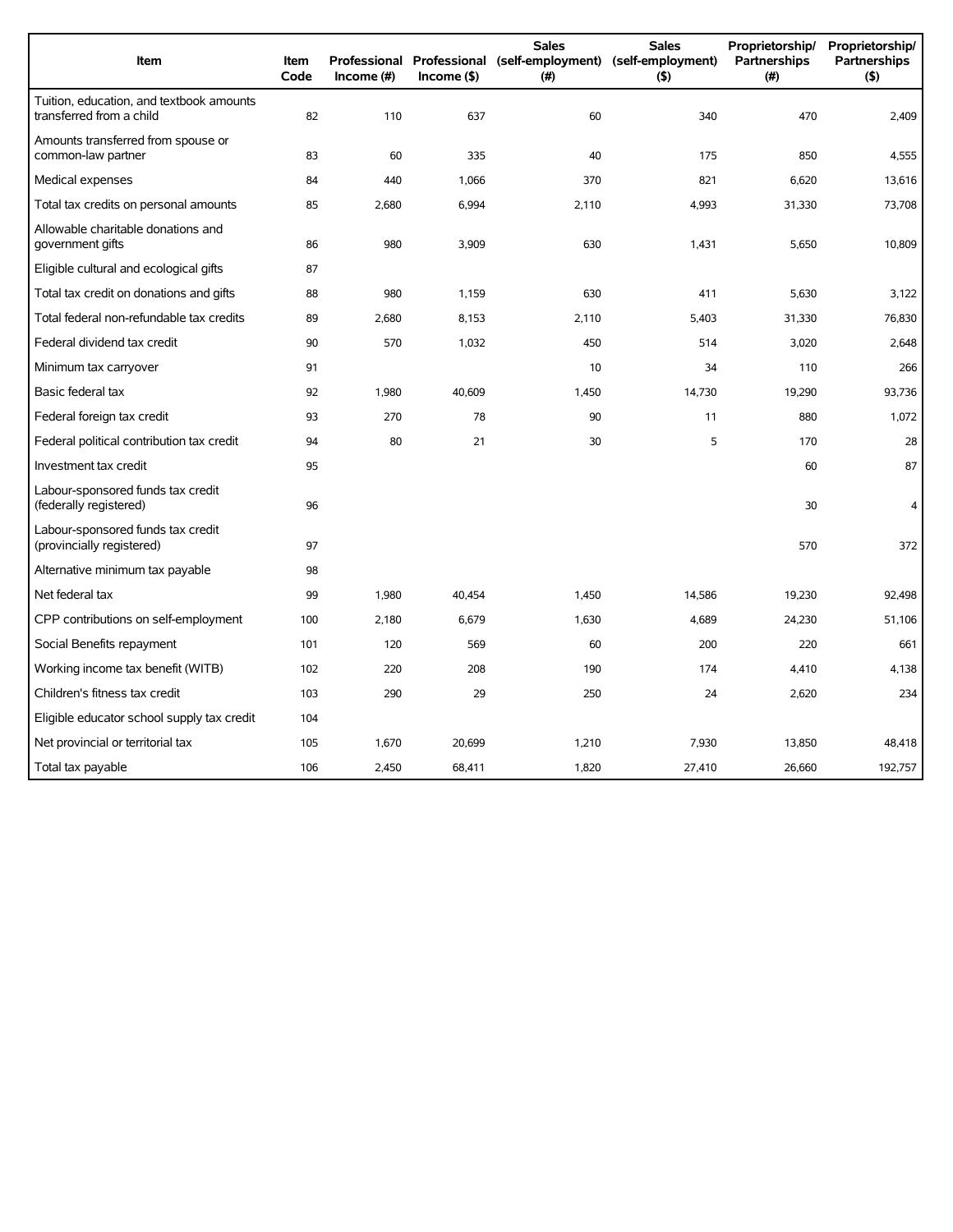| Item                                                                                          | Item<br>Code   | (#)    | Investment Investment<br>$($ \$) | Pension<br>(# ) | Pension<br>$($ \$) | Social<br><b>Benefits</b><br>(#) | Social<br><b>Benefits</b><br>$($ \$) |
|-----------------------------------------------------------------------------------------------|----------------|--------|----------------------------------|-----------------|--------------------|----------------------------------|--------------------------------------|
| Number of taxable returns                                                                     | $\mathbf{1}$   | 37,920 |                                  | 79,400          |                    | 10,320                           |                                      |
| Number of non-taxable returns                                                                 | $\overline{2}$ | 9,590  |                                  | 67,650          |                    | 68,610                           |                                      |
| Total number of returns                                                                       | 3              | 47,510 |                                  | 147,040         |                    | 78,930                           |                                      |
| Employment income                                                                             | 4              | 18,430 | 415,947                          | 20,880          | 176,408            | 17,220                           | 99,096                               |
| Commissions (from employment)                                                                 | 5              | 170    | 2,398                            | 140             | 588                |                                  |                                      |
| Other employment income                                                                       | 6              | 1,630  | 5,288                            | 7,940           | 14,100             | 1,350                            | 2,094                                |
| Old age security (OAS) pension                                                                | $\overline{7}$ | 11,810 | 75,103                           | 122,500         | 814,744            | 9,340                            | 56,565                               |
| CPP or OPP benefits                                                                           | 8              | 16,140 | 108,035                          | 137,760         | 1,042,172          | 10,270                           | 27,528                               |
| Other pensions and superannuation                                                             | 9              | 8,330  | 108,429                          | 102,610         | 2,082,724          | 850                              | 2,517                                |
| Elected split-pension amount                                                                  | 10             | 2,620  | 15,558                           | 21,580          | 264,427            | 120                              | 727                                  |
| Universal child care benefit (UCCB)                                                           | 11             | 6,040  | 6,912                            | 1,260           | 838                | 36,360                           | 51,323                               |
| Employment insurance and other benefits                                                       | 12             | 960    | 8,618                            | 1,660           | 11,160             | 14,890                           | 215,267                              |
| Taxable amount of dividends from taxable Canadian corporations                                | 13             | 36,690 | 2,318,241                        | 36,840          | 109,902            | 1,780                            | 1,682                                |
| Interest and other investment income                                                          | 14             | 25,510 | 130,635                          | 72,760          | 122,240            | 4,390                            | 1,852                                |
| Net partnership income (limited or non-active partners only)                                  | 15             | 1,070  | 3,741                            | 690             | 669                |                                  |                                      |
| Net rental income                                                                             | 16             | 14,160 | 192,003                          | 7,700           | 30,856             | 480                              | 803                                  |
| Taxable capital gains                                                                         | 17             | 16,790 | 756,703                          | 27,920          | 59,314             | 1,380                            | 893                                  |
| RRSP income                                                                                   | 18             | 3,270  | 28,603                           | 10,870          | 63,643             | 1,960                            | 5,249                                |
| Other income                                                                                  | 19             | 15,860 | 65,797                           | 31,230          | 56,396             | 4,900                            | 7,709                                |
| Net business income                                                                           | 20             | 3,850  | 19,998                           | 5,520           | 15,839             | 1,030                            | 1,149                                |
| Net professional income                                                                       | 21             | 500    | 8,204                            | 580             | 3,178              | 100                              | 126                                  |
| Net commission income                                                                         | 22             | 570    | 3,560                            | 520             | 1,253              | 360                              | 219                                  |
| Net farming income                                                                            | 23             | 4,610  | 22,368                           | 5,800           | 4,130              | 450                              | $-1,757$                             |
| Net fishing income                                                                            | 24             |        |                                  | 20              | 12                 | 40                               | 74                                   |
| Workers' compensation benefits                                                                | 25             | 180    | 1,878                            | 770             | 5,149              | 2,870                            | 65,232                               |
| Social assistance payments                                                                    | 26             | 260    | 769                              | 5,230           | 10,949             | 41,350                           | 407,465                              |
| Net federal supplements                                                                       | 27             | 1,340  | 3,469                            | 42,300          | 149,971            | 9,800                            | 91,206                               |
| Total income assessed                                                                         | 28             | 47,500 | 4,302,854                        | 147,040         | 5,041,828          | 78,930                           | 1,037,808                            |
| Registered pension plan (RPP) deduction                                                       | 29             | 2,290  | 5,849                            | 2,670           | 3,675              | 2,740                            | 2,438                                |
| RRSP/PRPP deduction                                                                           | 30             | 8,980  | 75,321                           | 7,370           | 40,075             | 2,440                            | 3,538                                |
| Deduction for elected split-pension amount                                                    | 31             | 2,580  | 16,996                           | 23,680          | 254,379            | 60                               | 164                                  |
| Annual union, professional, or like dues                                                      | 32             | 3,020  | 1,298                            | 6,730           | 1,456              | 3,750                            | 730                                  |
| Child care expenses                                                                           | 33             | 1,240  | 4,824                            | 60              | 142                | 2,410                            | 4,812                                |
| <b>Business investment loss</b>                                                               | 34             | 30     | 1,444                            |                 |                    |                                  |                                      |
| Moving expenses                                                                               | 35             | 90     | 303                              | 40              | 167                | 80                               | 171                                  |
| Support payments made                                                                         | 36             | 150    | 4,642                            | 160             | 1,314              |                                  |                                      |
| Carrying charges and interest expenses                                                        | 37             | 11,890 | 48,342                           | 23,900          | 23,267             | 1,320                            | 379                                  |
| Deduction for CPP/QPP contributions on self-employment and other<br>earnings                  | 38             | 3,550  | 1,798                            | 1,630           | 496                | 290                              | 48                                   |
| Deduction for provincial parental insurance plan (PPIP) premiums on<br>self-employment income | 39             |        |                                  |                 |                    |                                  |                                      |
| Exploration and development expenses                                                          | 40             | 840    | 3,052                            | 650             | 1,167              |                                  |                                      |
| Other employment expenses                                                                     | 41             | 380    | 1,304                            | 530             | 1,305              | 280                              | 910                                  |
| Clergy residence deduction                                                                    | 42             | 20     | 195                              | 40              | 237                |                                  |                                      |
| Other deductions                                                                              | 43             |        |                                  | 4,840           | 36,008             |                                  |                                      |
| Total deductions before adjustments                                                           | 44             | 24,590 | 168,034                          | 52,770          | 364,081            | 11,390                           | 16,025                               |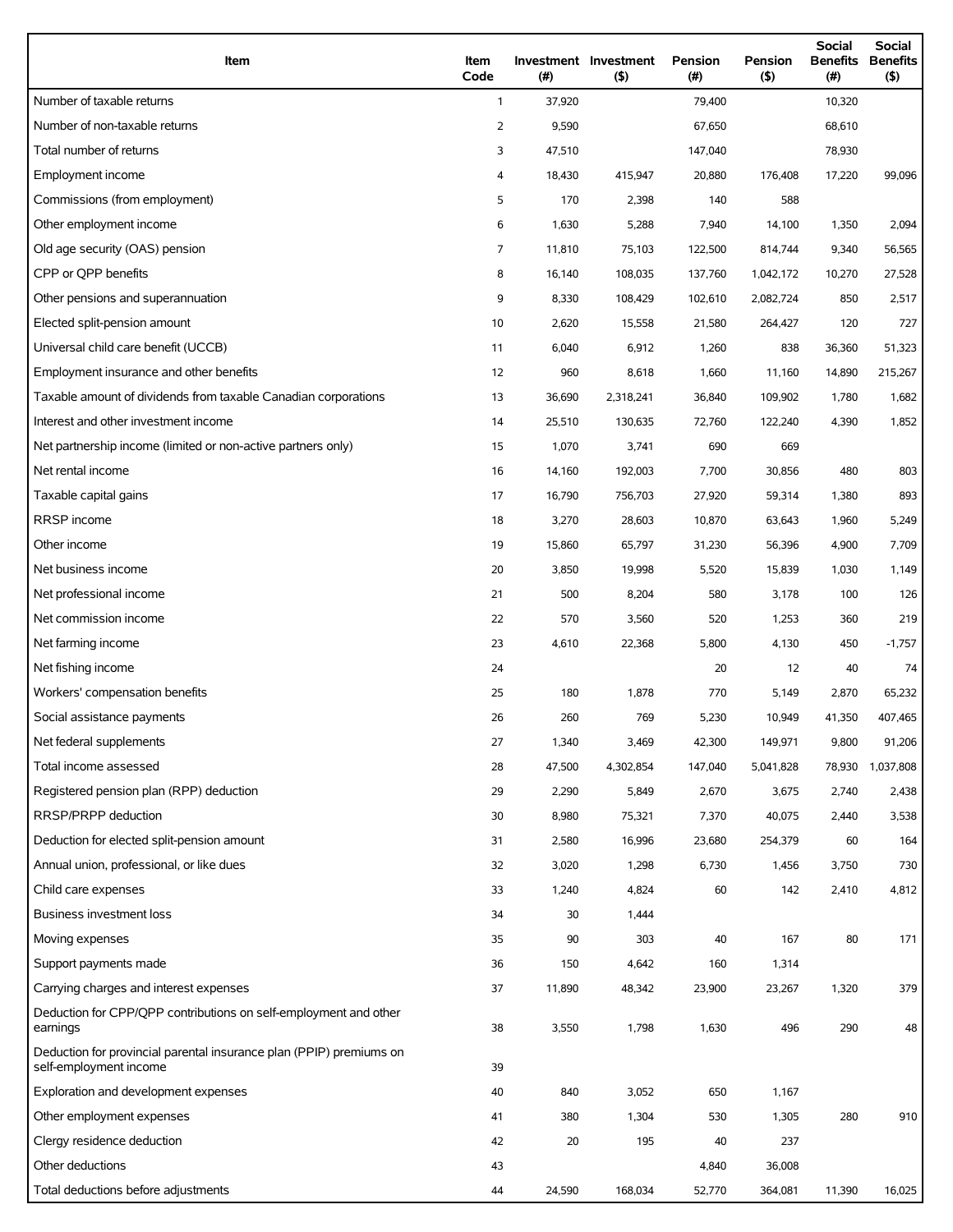| Item                                                                | <b>Item Code</b> | $(\#)$ | Investment Investment<br>(5) | Pension (#) | Pension (\$) | <b>Social</b><br><b>Benefits</b><br>(# ) | <b>Social</b><br><b>Benefits</b><br>(5) |
|---------------------------------------------------------------------|------------------|--------|------------------------------|-------------|--------------|------------------------------------------|-----------------------------------------|
| Social benefits repayment                                           | 45               | 4,160  | 18,141                       | 3,350       | 8,185        | 30                                       | 52                                      |
| Net income                                                          | 46               | 47,230 | 4,119,464                    | 146,960     | 4,670,432    |                                          | 78,580 1,022,554                        |
| Canadian Forces personnel and police deduction                      | 47               |        |                              |             |              |                                          |                                         |
| Security options deductions                                         | 48               |        |                              |             |              |                                          |                                         |
| Other payments deduction                                            | 49               | 1,520  | 5,839                        | 43,800      | 166,059      | 46,080                                   | 563,903                                 |
| Non-capital losses of other years                                   | 50               | 100    | 1,055                        | 60          | 391          | 10                                       | 10                                      |
| Net capital losses of other years                                   | 51               | 3,300  | 13,284                       | 4,430       | 5,451        | 50                                       | 42                                      |
| Capital gains deduction                                             | 52               | 4,420  | 502,670                      | 430         | 4,732        |                                          |                                         |
| Northern residents deductions                                       | 53               |        |                              | 690         | 2,204        | 620                                      | 1,464                                   |
| Additional deductions                                               | 54               | 100    | 408                          | 1,460       | 6,804        | 110                                      | 769                                     |
| Farming/fishing losses of prior years                               | 55               | 140    | 1,292                        | 100         | 431          |                                          |                                         |
| Total deductions from net income                                    | 56               | 8,630  | 526,930                      | 50,020      | 186,153      | 46,550                                   | 566,247                                 |
| Taxable income assessed                                             | 57               | 47,120 | 3,596,098                    | 146,770     | 4,484,530    | 60,860                                   | 457,533                                 |
| Basic personal amount                                               | 58               | 47,510 | 544,061                      | 147,040     | 1,685,911    | 78,930                                   | 903,242                                 |
| Age amount                                                          | 59               | 8,900  | 42,175                       | 121,880     | 792,383      | 9,630                                    | 67,947                                  |
| Spouse or common-law partner amount                                 | 60               | 1,640  | 12,061                       | 5,450       | 23,807       | 4,980                                    | 48,534                                  |
| Amount for an eligible dependant                                    | 61               | 510    | 5,236                        | 440         | 4,204        | 10,380                                   | 117,074                                 |
| Family caregiver amount for children under 18 years of age          | 62               | 150    | 350                          | 50          | 108          | 680                                      | 2,540                                   |
| Amount for infirm dependants age 18 or older                        | 63               | 30     | 112                          | 110         | 573          |                                          |                                         |
| CPP or QPP contributions through employment                         | 64               | 13,140 | 13,452                       | 10,880      | 4,934        | 16,040                                   | 5,670                                   |
| CPP or QPP contributions on self-employment and other earnings      | 65               | 3,550  | 1,798                        | 1,630       | 496          | 290                                      | 48                                      |
| Employment insurance premiums                                       | 66               | 7,480  | 2,918                        | 12,530      | 3,143        | 16,050                                   | 4,023                                   |
| PPIP premiums paid                                                  | 67               |        |                              |             |              |                                          |                                         |
| PPIP premiums payable on employment income                          | 68               |        |                              |             |              |                                          |                                         |
| PPIP premiums payable on self-employment income                     | 69               |        |                              |             |              |                                          |                                         |
| Volunteer firefighters' amount/search and rescue volunteers' amount | 70               | 120    | 348                          | 120         | 360          | 30                                       | 75                                      |
| Canada employment amount                                            | 71               | 19,300 | 21,170                       | 26,780      | 22,891       | 17,850                                   | 17,708                                  |
| Public transit amount                                               | 72               | 470    | 118                          | 1,370       | 365          | 650                                      | 231                                     |
| Children's arts amount                                              | 73               | 1,300  | 465                          | 70          | 21           | 550                                      | 153                                     |
| Home accessibility expenses                                         | 74               | 30     | 118                          | 180         | 793          |                                          |                                         |
| Home buyers' amount                                                 | 75               | 90     | 448                          |             |              | 80                                       | 316                                     |
| Pension income amount                                               | 76               | 9,980  | 18,288                       | 110,750     | 209,960      | 970                                      | 1,164                                   |
| Caregiver amount                                                    | 77               | 200    | 1,115                        | 580         | 3,107        | 90                                       | 528                                     |
| Disability amount                                                   | 78               | 1,630  | 13,066                       | 14,090      | 112,478      | 3,000                                    | 23,967                                  |
| Disability amount transferred from a dependant                      | 79               | 380    | 3,542                        | 640         | 5,004        | 490                                      | 6,302                                   |
| Interest paid on student loans                                      | 80               | 260    | 214                          |             |              | 550                                      | 299                                     |
| Tuition, education, and textbook amounts                            | 81               | 2,190  | 20,036                       | 240         | 462          | 1,110                                    | 3,846                                   |
| Tuition, education, and textbook amounts transferred from a child   | 82               | 810    | 3,930                        | 450         | 2,181        | 50                                       | 222                                     |
| Amounts transferred from spouse or common-law partner               | 83               | 950    | 4,792                        | 17,080      | 97,497       | 1,430                                    | 9,190                                   |
| Medical expenses                                                    | 84               | 9,870  | 43,011                       | 50,100      | 175,715      | 3,710                                    | 5,997                                   |
| Total tax credits on personal amounts                               | 85               | 47,510 | 112,927                      | 147,040     | 471,975      | 78,930                                   | 182,876                                 |
| Allowable charitable donations and government gifts                 | 86               | 14,020 | 62,892                       | 40,840      | 67,280       | 1,430                                    | 894                                     |
| Eligible cultural and ecological gifts                              | 87               |        |                              | 40          | 64           |                                          |                                         |
| Total tax credit on donations and gifts                             | 88               | 13,980 | 18,933                       | 40,750      | 18,569       | 1,390                                    | 256                                     |
| Total federal non-refundable tax credits                            | 89               | 47,510 | 131,860                      | 147,040     | 490,543      | 78,930                                   | 183,132                                 |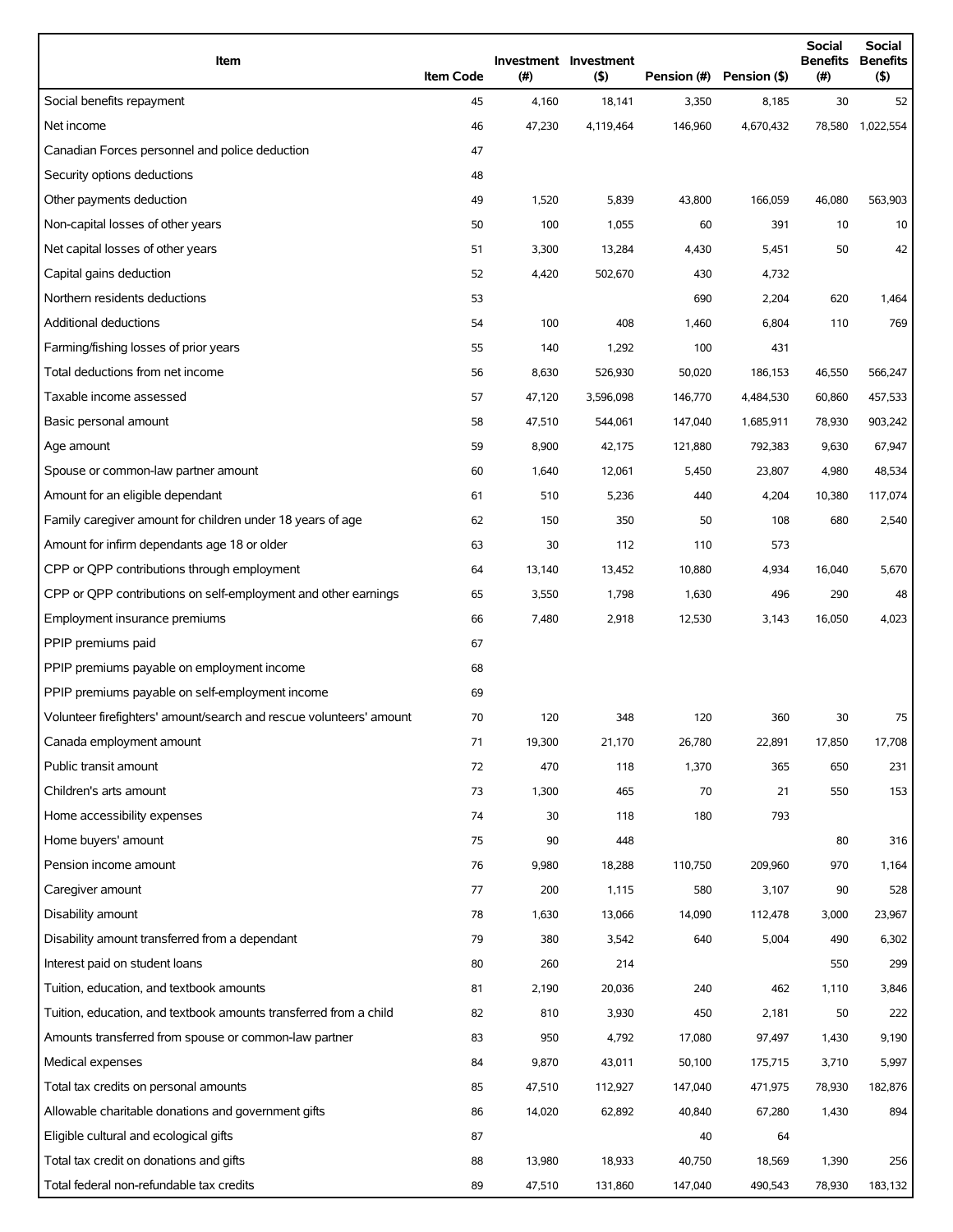| Item                                                        | <b>Item Code</b> | (#)    | Investment Investment<br>(5) | Pension (#) | Pension (\$) | <b>Social</b><br><b>Benefits</b><br>(#) | Social<br><b>Benefits</b><br>(5) |
|-------------------------------------------------------------|------------------|--------|------------------------------|-------------|--------------|-----------------------------------------|----------------------------------|
| Federal dividend tax credit                                 | 90               | 33,920 | 263,794                      | 29,630      | 14,078       | 860                                     | 145                              |
| Minimum tax carryover                                       | 91               | 2,040  | 4,307                        | 560         | 1,241        |                                         |                                  |
| Basic federal tax                                           | 92               | 35,350 | 362,182                      | 79,230      | 269,115      | 10,210                                  | 17,351                           |
| Federal foreign tax credit                                  | 93               | 7,400  | 3,769                        | 12,540      | 1,354        | 150                                     | 6                                |
| Federal political contribution tax credit                   | 94               | 960    | 206                          | 2,590       | 439          | 20                                      | 3                                |
| Investment tax credit                                       | 95               | 130    | 288                          | 90          | 74           |                                         |                                  |
| Labour-sponsored funds tax credit (federally registered)    | 96               | 80     | 11                           |             |              |                                         |                                  |
| Labour-sponsored funds tax credit (provincially registered) | 97               |        |                              | 620         | 400          |                                         |                                  |
| Alternative minimum tax payable                             | 98               | 2,600  | 15,799                       |             |              |                                         |                                  |
| Net federal tax                                             | 99               | 35,010 | 357,375                      | 78,720      | 266,858      | 10,180                                  | 17,315                           |
| CPP contributions on self-employment                        | 100              | 3,550  | 3,596                        | 1,630       | 991          | 290                                     | 97                               |
| Social Benefits repayment                                   | 101              | 4,160  | 18,141                       | 3,350       | 8,185        | 30                                      | 52                               |
| Working income tax benefit (WITB)                           | 102              | 250    | 197                          | 370         | 170          | 3,290                                   | 2,134                            |
| Children's fitness tax credit                               | 103              | 3,450  | 357                          | 150         | 12           | 1,940                                   | 127                              |
| Eligible educator school supply tax credit                  | 104              | 20     | $\overline{\phantom{a}}$     | 20          | $\mathbf{1}$ | 20                                      | $\mathbf{1}$                     |
| Net provincial or territorial tax                           | 105              | 35,260 | 217,935                      | 69,550      | 167,043      | 5,740                                   | 5,439                            |
| Total tax payable                                           | 106              | 37,920 | 597,048                      | 79,400      | 443,077      | 10,320                                  | 22,903                           |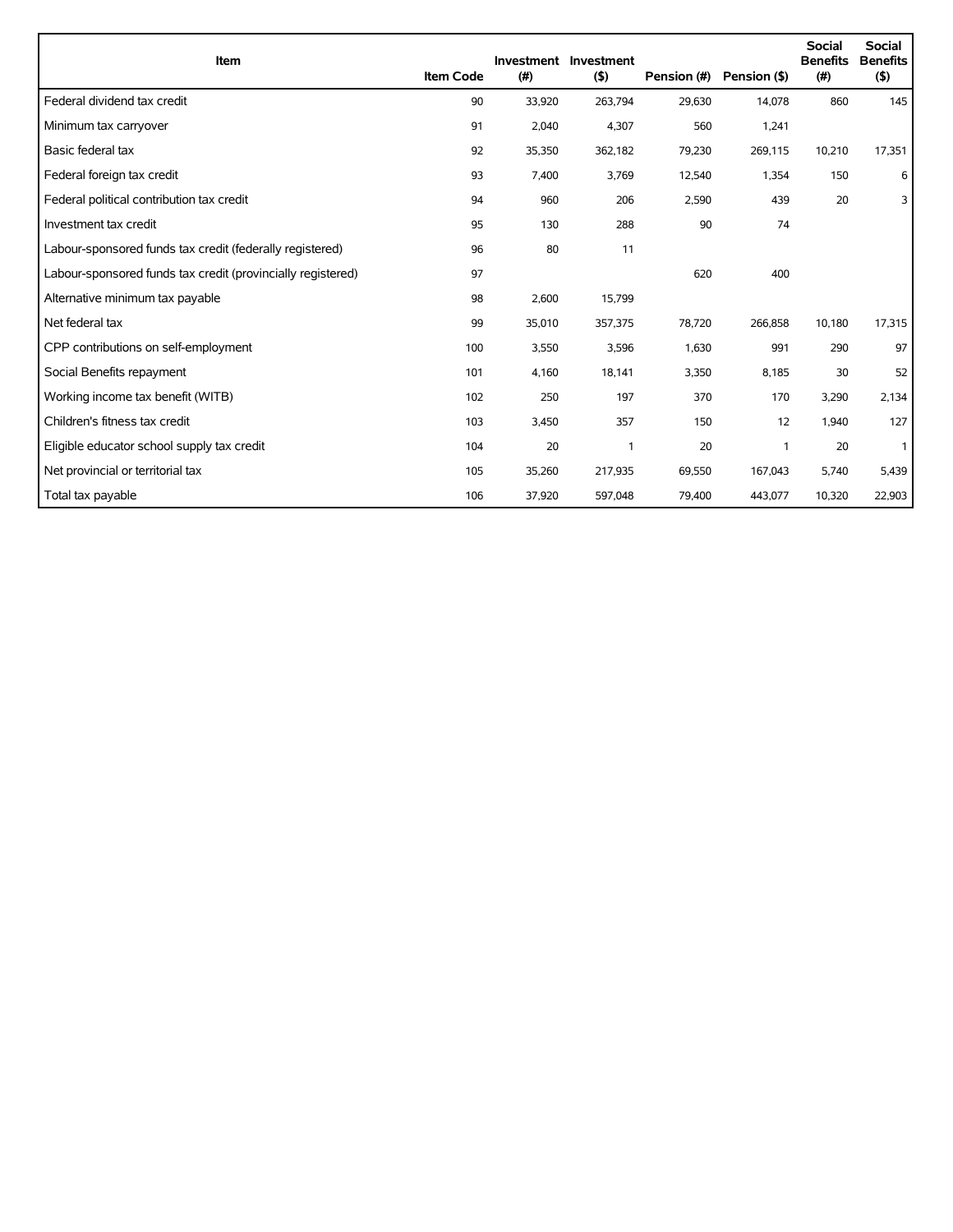| Item                                                                                       | Item Code Other (#) |        | Other (\$) |
|--------------------------------------------------------------------------------------------|---------------------|--------|------------|
| Number of taxable returns                                                                  | $\mathbf{1}$        | 11,660 |            |
| Number of non-taxable returns                                                              | 2                   | 37,170 |            |
| Total number of returns                                                                    | 3                   | 48,820 |            |
| Employment income                                                                          | 4                   | 7,140  | 109,936    |
| Commissions (from employment)                                                              | 5                   | 100    | 999        |
| Other employment income                                                                    | 6                   | 1,110  | 3,068      |
| Old age security (OAS) pension                                                             | 7                   | 1,930  | 10,077     |
| CPP or QPP benefits                                                                        | 8                   | 6,270  | 43,564     |
| Other pensions and superannuation                                                          | 9                   | 1,970  | 28,095     |
| Elected split-pension amount                                                               | 10                  | 1,030  | 6,883      |
| Universal child care benefit (UCCB)                                                        | 11                  | 1,690  | 1,832      |
| Employment insurance and other benefits                                                    | 12                  | 1,030  | 8,355      |
| Taxable amount of dividends from taxable Canadian corporations                             | 13                  | 3,960  | 19,242     |
| Interest and other investment income                                                       | 14                  | 5,640  | 9,516      |
| Net partnership income (limited or non-active partners only)                               | 15                  |        |            |
| Net rental income                                                                          | 16                  | 870    | 2,837      |
| Taxable capital gains                                                                      | 17                  | 2,870  | 13,995     |
| RRSP income                                                                                | 18                  | 6,150  | 202,230    |
| Other income                                                                               | 19                  | 14,780 | 479,748    |
| Net business income                                                                        | 20                  | 1,110  | 3,371      |
| Net professional income                                                                    | 21                  | 170    | 1,238      |
| Net commission income                                                                      | 22                  | 160    | 314        |
| Net farming income                                                                         | 23                  | 560    | $-1,134$   |
| Net fishing income                                                                         | 24                  |        |            |
| Workers' compensation benefits                                                             | 25                  | 140    | 1,351      |
| Social assistance payments                                                                 | 26                  | 500    | 2,065      |
| Net federal supplements                                                                    | 27                  | 360    | 1,023      |
| Total income assessed                                                                      | 28                  | 18,710 | 963,700    |
| Registered pension plan (RPP) deduction                                                    | 29                  | 1,710  | 3,559      |
| RRSP/PRPP deduction                                                                        | 30                  | 2,840  | 92,617     |
| Deduction for elected split-pension amount                                                 | 31                  | 620    | 5,814      |
| Annual union, professional, or like dues                                                   | 32                  | 2,060  | 638        |
| Child care expenses                                                                        | 33                  | 260    | 755        |
| <b>Business investment loss</b>                                                            | 34                  |        |            |
| Moving expenses                                                                            | 35                  | 120    | 493        |
| Support payments made                                                                      | 36                  | 20     | 546        |
| Carrying charges and interest expenses                                                     | 37                  | 2,310  | 5,213      |
| Deduction for CPP/QPP contributions on self-employment and other earnings                  | 38                  | 640    | 214        |
| Deduction for provincial parental insurance plan (PPIP) premiums on self-employment income | 39                  |        |            |
| Exploration and development expenses                                                       | 40                  |        |            |
| Other employment expenses                                                                  | 41                  | 220    | 822        |
| Clergy residence deduction                                                                 | 42                  |        |            |
| Other deductions                                                                           | 43                  | 870    | 11,166     |
| Total deductions before adjustments                                                        | 44                  | 7,720  | 122,690    |
| Social benefits repayment                                                                  | 45                  | 700    | 2,452      |
| Net income                                                                                 | 46                  | 18,630 | 839,688    |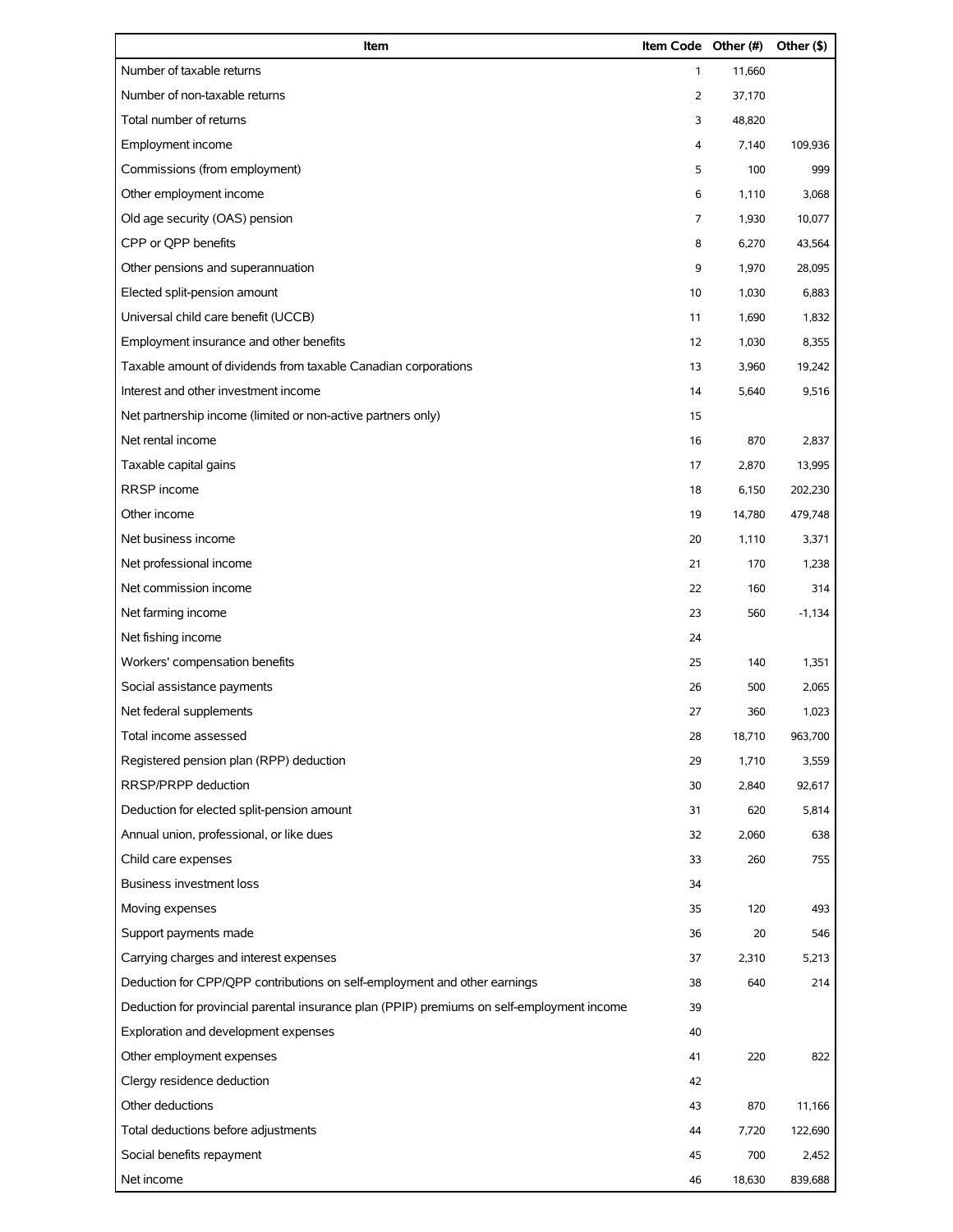| Item                                                                | Item Code Other (#) |        | Other (\$) |
|---------------------------------------------------------------------|---------------------|--------|------------|
| Canadian Forces personnel and police deduction                      | 47                  |        |            |
| Security options deductions                                         | 48                  |        |            |
| Other payments deduction                                            | 49                  | 950    | 4,359      |
| Non-capital losses of other years                                   | 50                  |        |            |
| Net capital losses of other years                                   | 51                  | 540    | 1,460      |
| Capital gains deduction                                             | 52                  | 70     | 3,254      |
| Northern residents deductions                                       | 53                  | 220    | 728        |
| Additional deductions                                               | 54                  | 80     | 920        |
| Farming/fishing losses of prior years                               | 55                  | 20     | 288        |
| Total deductions from net income                                    | 56                  | 1,860  | 11,192     |
| Taxable income assessed                                             | 57                  | 18,620 | 828,498    |
| Basic personal amount                                               | 58                  | 48,820 | 552,062    |
| Age amount                                                          | 59                  | 2,050  | 11,643     |
| Spouse or common-law partner amount                                 | 60                  | 2,700  | 24,623     |
| Amount for an eligible dependant                                    | 61                  | 1,290  | 13,645     |
| Family caregiver amount for children under 18 years of age          | 62                  | 140    | 472        |
| Amount for infirm dependants age 18 or older                        | 63                  |        |            |
| CPP or QPP contributions through employment                         | 64                  | 7,940  | 6,221      |
| CPP or QPP contributions on self-employment and other earnings      | 65                  | 640    | 214        |
| Employment insurance premiums                                       | 66                  | 10,560 | 4,358      |
| PPIP premiums paid                                                  | 67                  |        |            |
| PPIP premiums payable on employment income                          | 68                  |        |            |
| PPIP premiums payable on self-employment income                     | 69                  |        |            |
| Volunteer firefighters' amount/search and rescue volunteers' amount | 70                  | 30     | 75         |
| Canada employment amount                                            | 71                  | 7,730  | 7,872      |
| Public transit amount                                               | 72                  | 960    | 214        |
| Children's arts amount                                              | 73                  | 190    | 61         |
| Home accessibility expenses                                         | 74                  |        |            |
| Home buyers' amount                                                 | 75                  | 30     | 147        |
| Pension income amount                                               | 76                  | 2.870  | 5,306      |
| Caregiver amount                                                    | 77                  | 120    | 658        |
| Disability amount                                                   | 78                  | 1,130  | 9,108      |
| Disability amount transferred from a dependant                      | 79                  | 190    | 1,837      |
| Interest paid on student loans                                      | 80                  |        |            |
| Tuition, education, and textbook amounts                            | 81                  | 1,300  | 8,252      |
| Tuition, education, and textbook amounts transferred from a child   | 82                  | 240    | 1,182      |
| Amounts transferred from spouse or common-law partner               | 83                  | 720    | 4,317      |
| Medical expenses                                                    | 84                  | 4,190  | 13,074     |
| Total tax credits on personal amounts                               | 85                  | 48,820 | 99,823     |
| Allowable charitable donations and government gifts                 | 86                  | 3,790  | 8,552      |
| Eligible cultural and ecological gifts                              | 87                  |        |            |
| Total tax credit on donations and gifts                             | 88                  | 3,770  | 2,467      |
| Total federal non-refundable tax credits                            | 89                  | 48,820 | 102,290    |
| Federal dividend tax credit                                         | 90                  | 3,690  | 2,460      |
| Minimum tax carryover                                               | 91                  | 200    | 724        |
| Basic federal tax                                                   | 92                  | 11,570 | 117,504    |